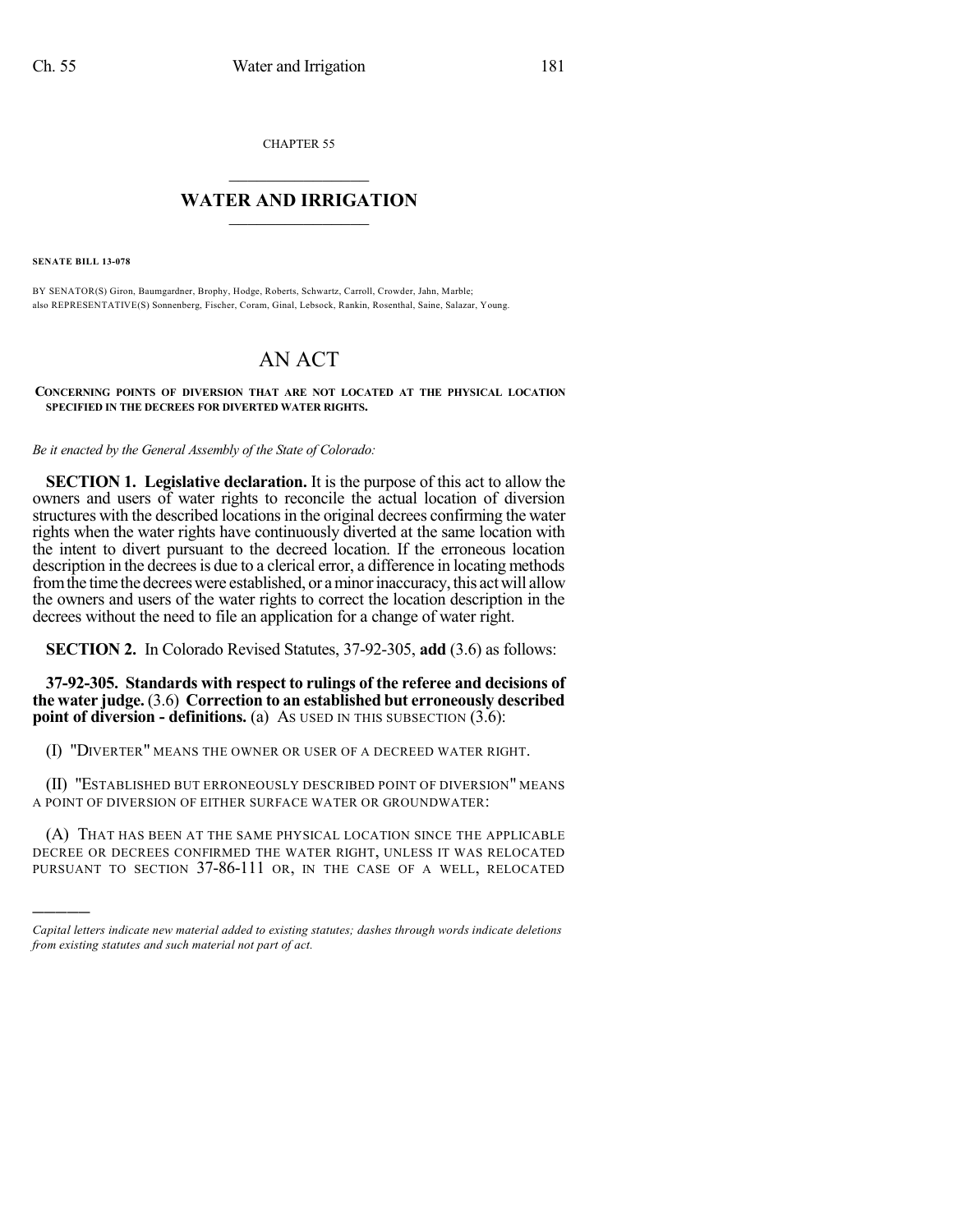ACCORDING TO A VALID WELL PERMIT. A DIVERSION THAT HAS BEEN IN THE SAME PHYSICAL LOCATION SINCE THE ENACTMENT OF THE "ADJUDICATION ACT OF 1943", WHICH WAS REPEALED IN 1969, HAS A REBUTTABLE PRESUMPTION OF HAVING BEEN LOCATED AT THE SAME PHYSICAL LOCATION SINCE ITS INCEPTION.

(B) THAT IS NOT LOCATED AT THE LOCATION SPECIFIED IN THE APPLICABLE DECREE OR DECREES CONFIRMING THE WATER RIGHT; AND

(C) FROM WHICH THE DIVERTER HAS DIVERTED WATER WITH THE INTENT TO DIVERT PURSUANT TO THE DECREE OR DECREES CONFIRMING THE WATER RIGHT.

(b) A WATER RIGHT IS DEEMED TO BE DIVERTED AT ITS DECREED LOCATION AND IS NOT ERRONEOUSLY DESCRIBED IF:

(I) WITH RESPECT TO A SURFACE WATER DIVERSION:

(A) THE PHYSICAL LOCATION OF THE POINT OF DIVERSION IS WITHIN FIVE HUNDRED FEET OF THE DECREED LOCATION; AND

(B) NEITHER A NATURAL SURFACE STREAM THAT IS TRIBUTARY TO THE DIVERTED STREAM NOR ANOTHER SURFACE WATER RIGHT IS LOCATED BETWEEN THE DECREED LOCATION AND ITS PHYSICAL LOCATION;

(II) WITH RESPECT TO A GROUNDWATER DIVERSION, THE PHYSICAL LOCATION OF THE POINT OF DIVERSION IS WITHIN TWO HUNDRED FEET OF THE DECREED LOCATION, UNLESS THE DECREE SPECIFIES A LESSER DISTANCE FOR ACCEPTABLE VARIATION IN LOCATION.

(c) TO PROCEED WITH A CORRECTION IN POINT OF DIVERSION UNDER THIS SUBSECTION (3.6) FOR AN ESTABLISHED BUT ERRONEOUSLY DESCRIBED POINT OF DIVERSION THAT IS DUE TO A CLERICAL MISTAKE IN THE DECREE, BUT DOES NOT FALL WITHIN THE THREE-YEAR PERIOD SET FORTH IN SECTION 37-92-304 (10) FOR THE WATER CLERK TO CORRECT THE MISTAKE, THE DIVERTER OF THE ESTABLISHED BUT ERRONEOUSLY DESCRIBED POINT OF DIVERSION MAY FILE A PETITION WITH THE WATER CLERK FOR CORRECTION OF THE CLERICAL MISTAKE WITHIN THREE YEARS AFTER THE DIVERTER BECAME AWARE OF THE MISTAKE.THE SAME PROCEDURES SET FORTH IN SECTION 37-92-304 (10) APPLY TO CORRECTIONS IN POINT OF DIVERSION UNDER THIS PARAGRAPH (c).

(d) (I) TO PROCEED WITH A CORRECTION IN POINT OF DIVERSION UNDER THIS SUBSECTION (3.6) FOR AN ESTABLISHED BUT ERRONEOUSLY DESCRIBED POINT OF DIVERSION THAT IS NOT DUE TO A CLERICAL MISTAKE IN THE DECREE, A DIVERTER HAS THE BURDEN TO PROVE BY A PREPONDERANCE OF THE EVIDENCE THAT A POINT OF DIVERSION IS AN ESTABLISHED BUT ERRONEOUSLY DESCRIBED POINT OF DIVERSION.

(II) EXCEPT AS SPECIFICALLY MODIFIED BY THIS SUBSECTION (3.6), AN APPLICATION FOR A CORRECTION IN AN ESTABLISHED BUT ERRONEOUSLY DESCRIBED POINT OF DIVERSION IS SUBJECT TO ALL PROVISIONS OF THIS ARTICLE, INCLUDING SECTIONS 37-92-302 TO 37-92-305.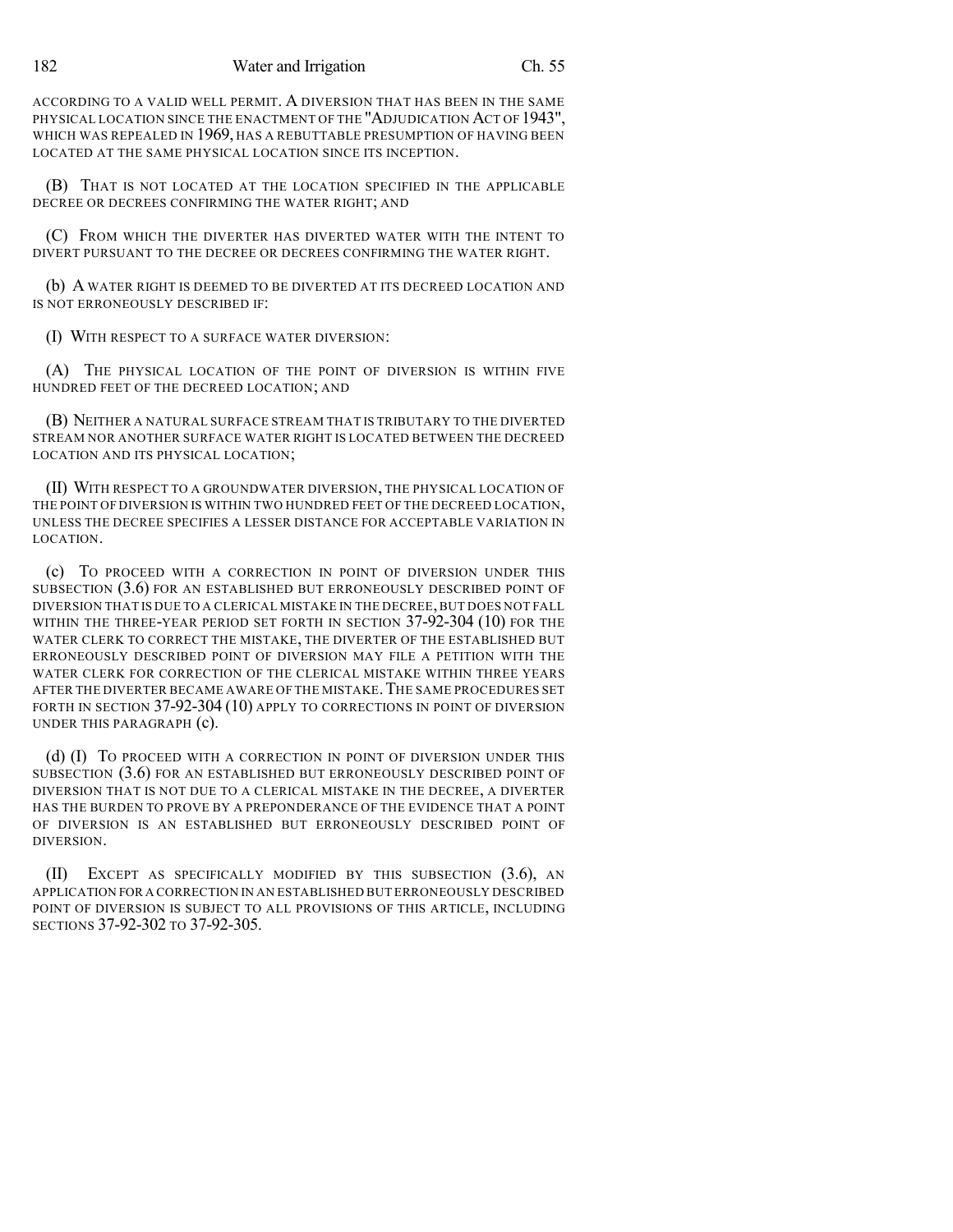## Ch. 55 Water and Irrigation 183

(III) THE PROCEDURES IN THIS SUBSECTION (3.6) APPLY ONLY TO A CORRECTION IN AN ESTABLISHED BUT ERRONEOUSLY DESCRIBED POINT OF DIVERSION AND DO NOT ALTER THE PROCEDURES OR LEGAL STANDARDS APPLICABLE TO A CHANGE OF WATER RIGHT.

(IV) A DIVERTER MAY APPLY FOR A CORRECTION IN AN ESTABLISHED BUT ERRONEOUSLY DESCRIBED POINT OF DIVERSION ONLY:

(A) FOR A POINT OF DIVERSION THAT IS ALREADY IN PLACE; AND

(B) IF ONE OR MORE WATER RIGHTS ARE DIVERTED AT THE CORRECTED POINT OF DIVERSION.

(V) THE APPLICATION MUST NOT INCLUDE OR BE CONSOLIDATED OR JOINED WITH AN ACTION BY THE APPLICANT SEEKING ANY TYPE OF CHANGE OF WATER RIGHT OR DILIGENCE PROCEEDING OR APPLICATION TO MAKE ABSOLUTE WITH RESPECT TO THE WATER RIGHT OR RIGHTS INCLUDED IN THE APPLICATION.

(e) IF AN APPLICANT PROVES THE MATTERS IN PARAGRAPH (a) OF THIS SUBSECTION (3.6) BY A PREPONDERANCE OF THE EVIDENCE, THEN THERE IS A REBUTTABLE PRESUMPTION THAT A CORRECTION IN AN ESTABLISHED BUT ERRONEOUSLY DESCRIBED POINT OF DIVERSION:

(I) WILL NOT CAUSE AN ENLARGEMENT OF THE HISTORICAL USE ASSOCIATED WITH A WATER RIGHT DIVERTED AT THE POINT OF DIVERSION; AND

(II) DOES NOT INJURIOUSLY AFFECT THE OWNER OF OR PERSONS ENTITLED TO USE WATER UNDER A VESTED WATER RIGHT OR A DECREED CONDITIONAL WATER RIGHT.

(f) IF THE APPLICANT DOES NOT PROVE THE MATTERS IN PARAGRAPH (a) OF THIS SUBSECTION  $(3.6)$  OR IF THE PRESUMPTIONS STATED IN THIS SUBSECTION  $(3.6)$  ARE SUCCESSFULLY REBUTTED, THE REFEREE OR WATER JUDGE SHALL DISMISS THE APPLICATION WITHOUT PREJUDICE TO THE APPLICANT'S FILING AN APPLICATION FOR A CHANGE OF WATER RIGHT.

(g) THE FOLLOWING STANDARDS APPLY TO A CORRECTION IN AN ESTABLISHED BUT ERRONEOUSLY DESCRIBED POINT OF DIVERSION:

(I) THE DECREE MUST NOT REQUANTIFY THE WATER RIGHTS FOR WHICH THE ERRONEOUSLY DESCRIBED POINT OF DIVERSION IS BEING CORRECTED;

(II) THE APPLICANT, IN PROSECUTING THE CORRECTION IN THE ERRONEOUSLY DESCRIBED POINT OF DIVERSION, IS NOT REQUIRED TO:

(A) PROVE THAT THE WATER DIVERTED AT THE CORRECTED POINT OF DIVERSION CAN AND WILL BE DIVERTED AND PUT TO USE WITHIN A REASONABLE PERIOD OF TIME;

(B) PROVE COMPLIANCE WITH THE ANTI-SPECULATION DOCTRINE; OR

(C) PROVIDE OR MAKE A SHOWING OF FUTURE NEED IMPOSED BY THE CASES OF